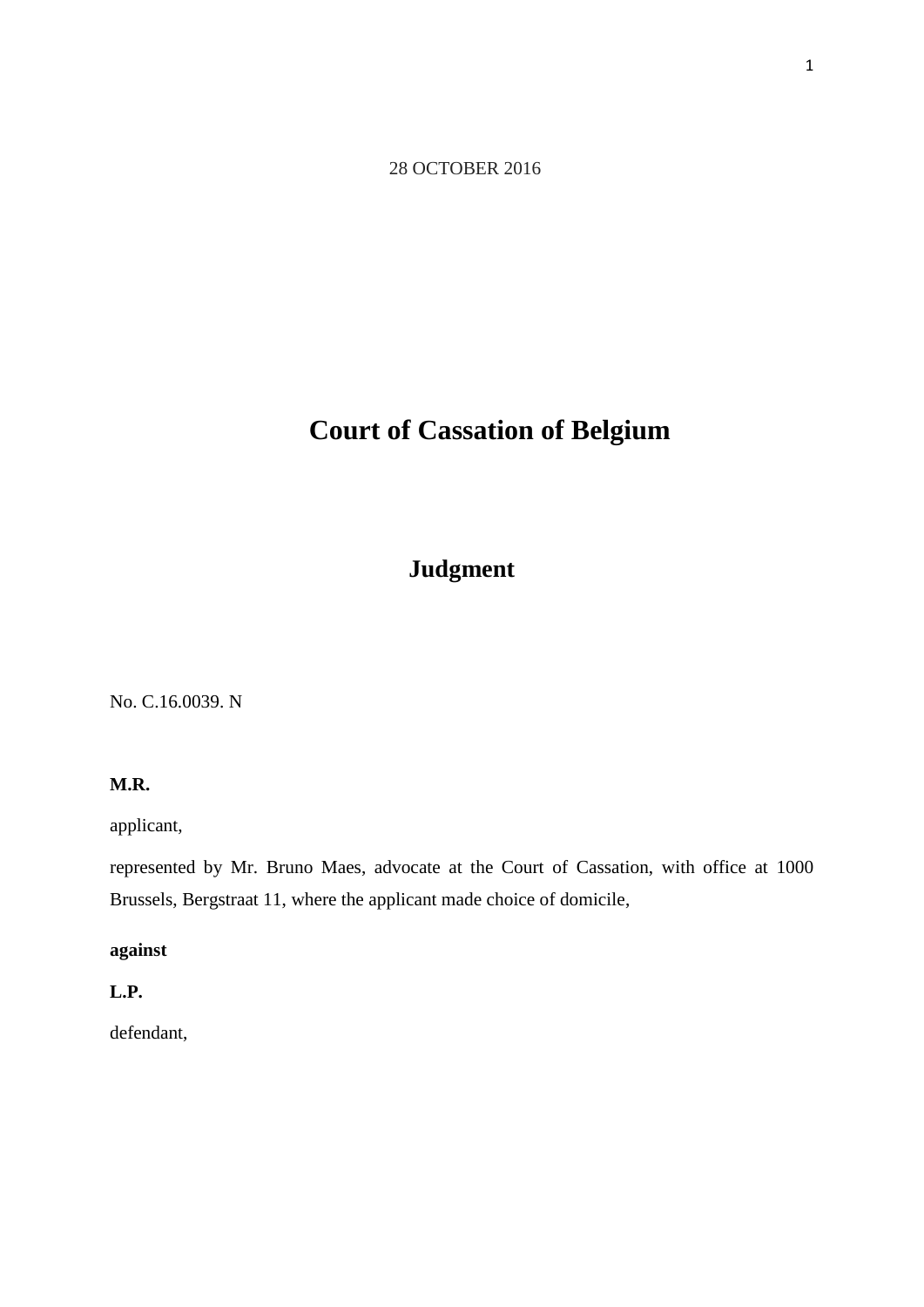#### **I. PROCEDEEDINGS BEFORE THE COURT**

This application for review is made of a judgment of the tribunal of first instance of Leuven in appeal delivered on 9th October 2015.

President Eric Dirix made the report.

Advocate General André Van Ingelgem gave his conclusions.

#### **II. GROUNDS OF APPEAL**

The applicant raises one ground in her application for review which is attached to the present judgement.

#### **III. DECISION OF THE COURT**

#### *Grounds of the decision*

1. The applicant submits, essentially, that the judgement under attack denied her diplomatic immunity in disregard of article XII of the status of the North Atlantic Treaty Organization signed in Ottawa on the 20th September 1951, adopted by Act of the 1st February 1955, the articles 29 to 31.1 of the Treaty of Vienna of 19 April 1961, adopted by the Act of 30 March 1968 and that in any event this immunity does not violate article 6 of the European Convention of Human Rights, nor can it be considered as such in the present case.

2. According to Article 6.1 of the European Convention of Human Rights everyone is entitled to the access to a court for the hearing of his disputes regarding his civil rights and obligations.

This right of access to the courts is not absolute. It may be subject to limitations, since by its nature it calls for regulation by the State.

3. The granting of privileges and immunities to diplomats is needed to ensure the proper functioning of the diplomatic mission and to promote good relations between States. This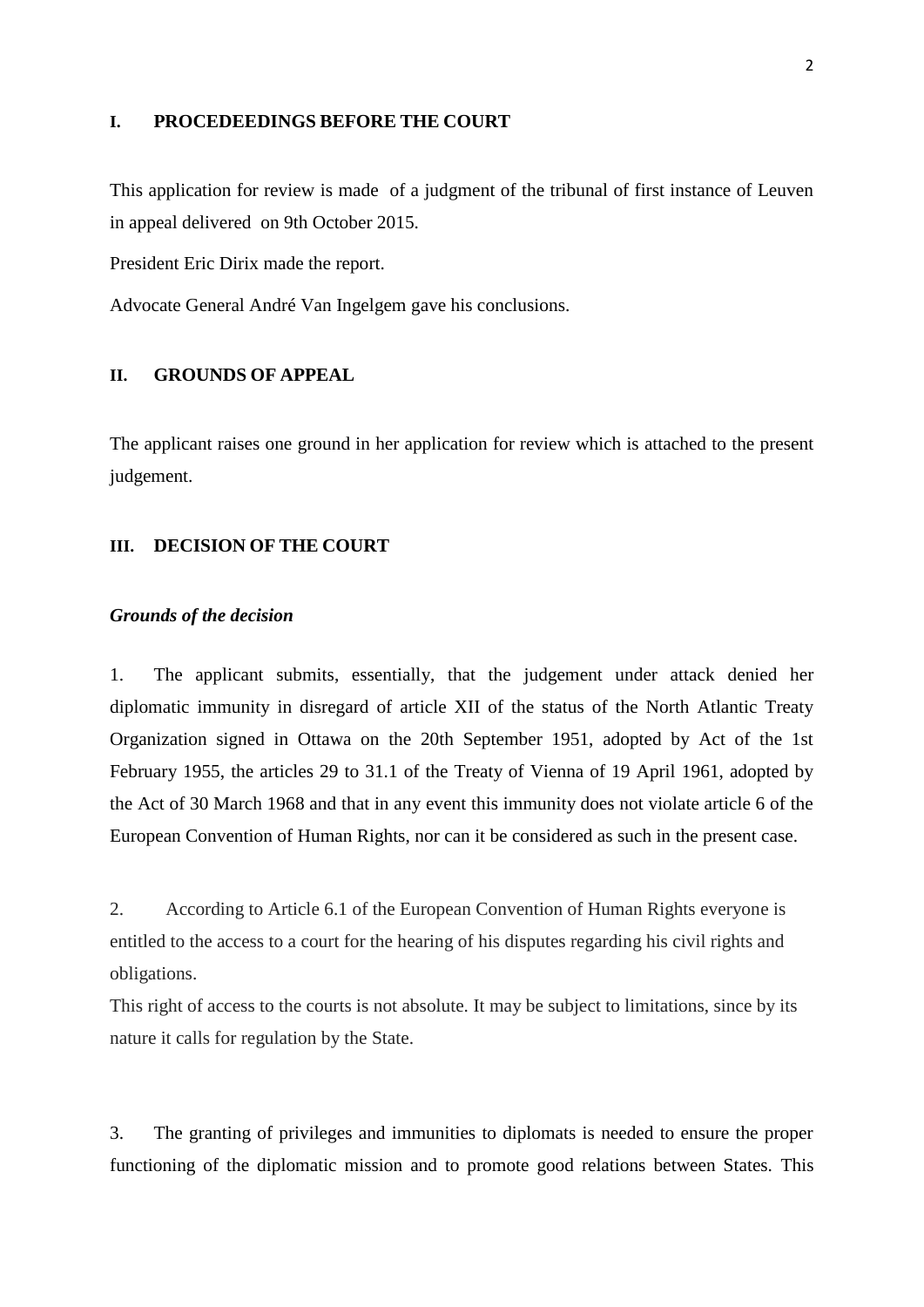diplomatic immunity is, in principle, absolute, both in regard to the exercise of the function of the diplomatic mission and in regard to private life.

The immunity of jurisdiction and execution granted to diplomatic representatives based on treaties, acts constituting international organizations or international customary law and cannot be considered as a disproportionate limitation of the right of access to court as established by article 6.1 of the European Convention of Human Rights.

4. Pursuant to article 31, al. 1 a) of the Treaty of Vienna on diplomatic relations, a diplomatic agent shall enjoy immunity from civil and administrative jurisdiction of the receiving State, except in the case of real actions relating to private immovable property situated in the receiving State, unless he holds it on behalf of the sending State for the purposes of the mission. Lawsuits regarding the lease of a private home do not fall within that category.

5. It results from the judgment under attack that:

- The defendant leased a home to the applicant located in Tervuren and a dispute has arisen regarding this contract;

- The defendant has sued the applicant before the justice of the peace for the payment of rent arrears and damages;

- The applicant raised the defence based upon her diplomatic immunity as a member of the Permanent Representative of the United States of America of NATO;

- It appears from a letter on the 16th January 2015 from the Ministry of Foreign Affairs, Directorate of Protocol, that the applicant is entitled to diplomatic status as a member of the Permanent Representative of the United States of America at NATO and accordingly enjoys the diplomatic privileges and immunity as stipulated in article XII of the Treaty of Ottawa.

6. The reasoning of the lower court that the diplomatic immunity of the applicant results in "*the consequence that the defendant is in fact denied to the right of access to the court in order to obtain a judgement for the payment of rent arrears and damages*" while such a proceeding would "*in no way compromise*" the proper functioning of the Permanent Representation of the relevant State or of NATO itself does not legally justify the lower